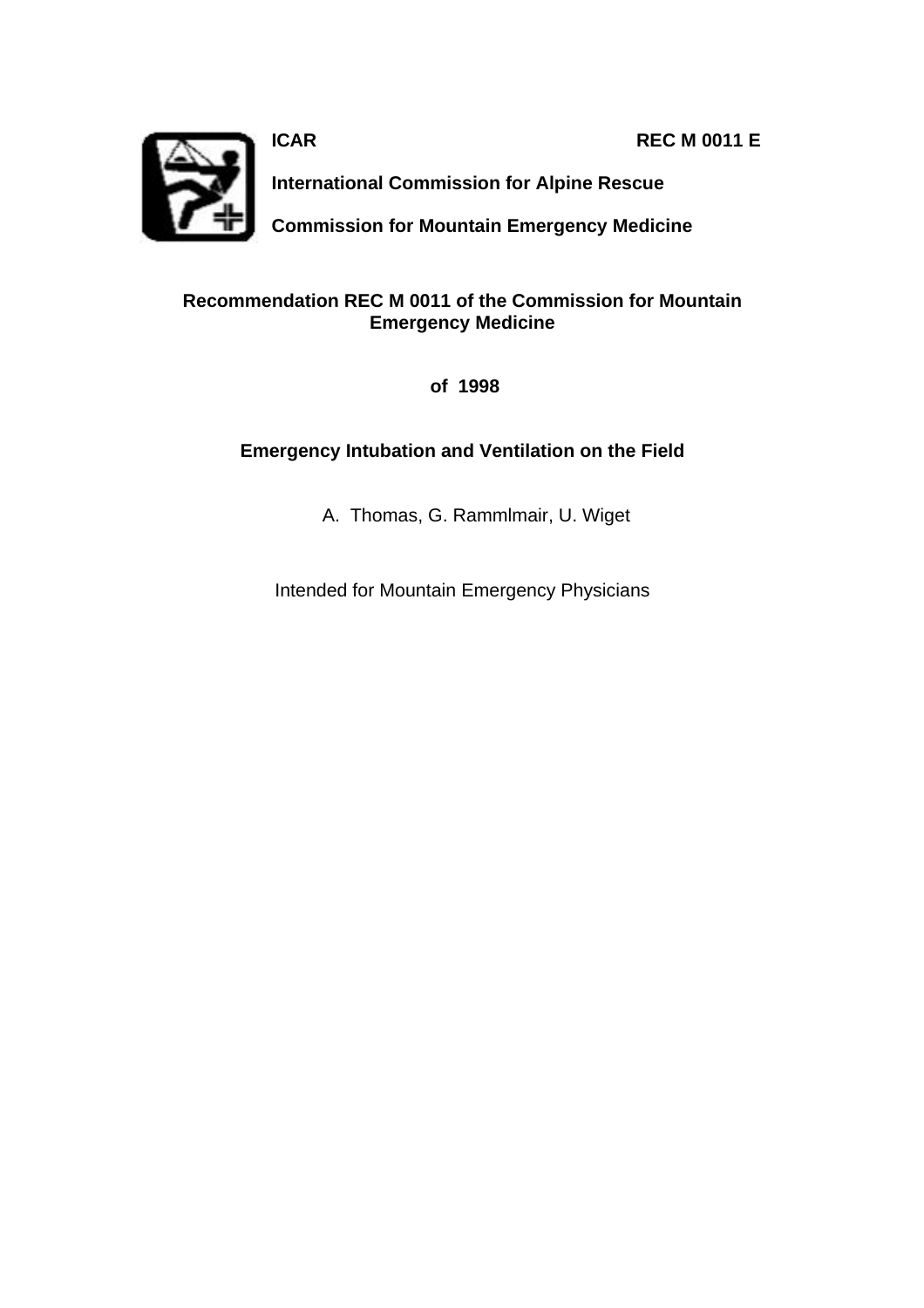# *Preamble:*

Controlled ventilation with 100% oxygen after intubation improves oxygen delivery in shock patients and offers the basis for sufficient analgesia and sedation. Thus, the incidence of secondary organ failure in shock patients can be minimized and survival rate increased. Therefore, rescue doctors with anaesthetic practice prefer early endotracheal intubation in a wide range of critically traumatized or ill patients. However, intubation attempts can lead to disastrous events, especially when unexpected serious problems arise during the procedure. Concerning emergency endotracheal intubation on the field, the rescue doctor must decide the indication by weighing up his own experience and skill with the clinical condition and possible risk factors of the patient rendering intubation more difficult. The classification into three levels of difficulty facilitates the individual decision.

*The main aim is oxygenation of the patient not intubation at any price.*

# *Three Levels of Difficulty in Emerg***e***ncy Intubation on the Field:*

### **Level 1:**

Intubation of a deeply comatose patient without induction of anaesthesia or muscle relaxation, e.g. in the course of CPR. Mountain rescue doctors and qualified rescue personnel, like paramedics, must be familiar with this procedure.

#### **Level 2:**

Induction of anaesthesia, intubation and ventilation of a spontaneous breathing patient with the aim to improve impaired respiratory and/or circulatory functions.

However, this procedure bears the risk of hypoxia and aspiration so that it should be performed only by doctors / paramedics with anaesthetic experience. If sufficient anaesthetic practice is lacking it is better to rely on airway management by means of oro-/ nasopharnygeal tubes, and oxygen delivery via face mask or assistant bag-valve-mask ventilation. Pulse oximetry monitoring is especially valuable in this situation.

### **Level 3:**

The unavoidable difficult intubation with induction of anaesthesia in desperate situations, e.g. an entrapped casualty with severe pain and imminent loss of consciousness. In those situations even the most experienced emergency specialist may face his limits.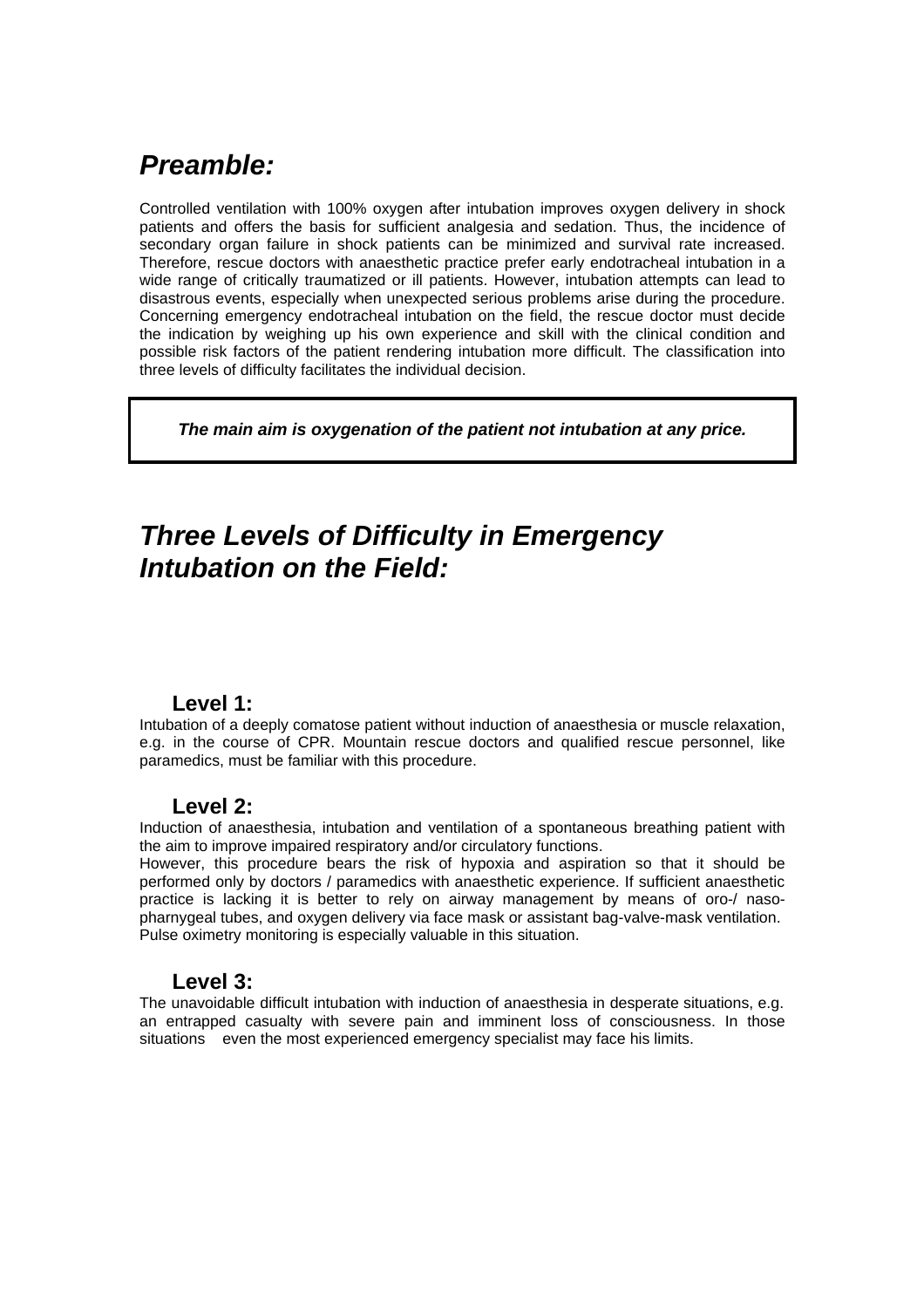# *Indications for Emergency Intubation and Ventilation:*

**1. Unconsciousness without protective reflexes:** e.g. CPR, intoxications

## **2. Respiratory failure**

#### **in trauma patients:**

e.g. severe head injury, thorax trauma, polytrauma, shock

**of other cause**, without improvement after delivery of oxygen via face mask: e.g. cardiogenic shock, status asthmaticus

# *Essential Equipment for Emergency Tracheal Intubation*

Suction apparatus, oxygen source, ventilation bag, anesthesia masks, oro- and nasopharyngeal airways, endotracheal tubes, stylet, 10-ml syringe, clamp, intravenous anesthetics, muscle relaxants, syringes, needles, catheters, laryngoscope, adhesive and umbilical tape, stethoscope

# *Procedure (Level 2)*

## **1. Clearing of the airway**

### **2. Preoxygenation**,

e.g. bag-valve-mask ventilation with  $O<sub>2</sub>$ -reservoir and high  $F_1O_2$ 

**3. Peripheral intravenous access** ( large-bore catheter )

### **4. Intravenous anesthetic:**

 **Diazepam** 0,1-0,5 mg / kg, or **Midazolam** 0,03-0,1 mg / kg and/or **Etomidate** 0,15-0,3 mg / kg, or **Ketamine**, 0,5-1,5 mg / kg

## **5. Avoid muscle relaxation for emergency intubation !!**

 Only administer **Succinylcholine,** 1 - 1,5 mg / kg i.v., if absolutely necessary, and the vocal cords are visualized by direct laryngoskopy!

**6. Laryngoscopy and insertion of a styletted endotracheal tube**

Assistant performs Sellik maneuver and cuff inflation